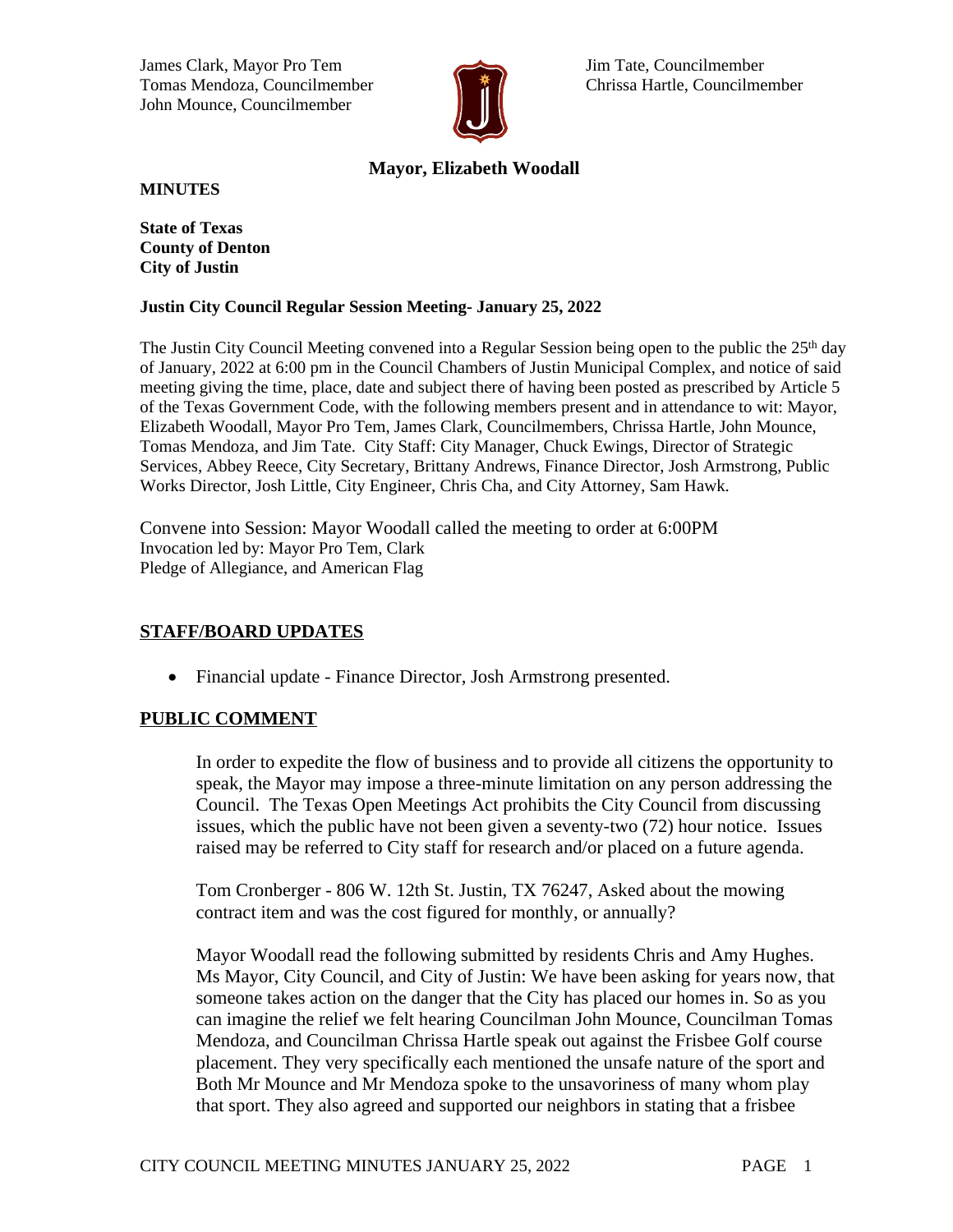could kill a child, or the severe injury of someone due to the speed of the Frisbee as a projectile. Along with the conversation and ultimate decision to place a cease-anddesist order and immediately remove the course, they discussed Frisbees entering yards, homeowners wearing helmets to be in their backyards, and individuals trespassing to retrieve frisbees. We would like to thank the Council for setting this precedent and want to know when the Baseball field that faces our homes will also be shutdown. The field faces our homes. One of the Frisbee arguments was that the disc could break windows. This Baseball field has actually broken multiple windows, and destroyed a saltwater aquarium, killing some very expensive fish. Fence panels have been broken, and on many many occasions, baseball players have destroyed fences while trying to climb into our yards to retrieve balls. The field were never built appropriately and yet the City continues to spend money on them, instead of tearing them out and making them right. It is only 320 ft from home plate to our home. The field is too short, the fences are not tall enough, the lights illuminate just about every room in our home. The individuals that come into our yards are very disrespectful, and often times the adults that practice there are an even bigger problem because they are drinking, and belligerent about getting their balls when they hit them into our yards. The fields need to be redesigned, with our safety in mind, and with the precedence set by Mr. Mounce, Mr. Mendoza and Ms. Hartle with the Frisbee Golf decision, when can we expect a much much more dangerous baseball field to be closed, and properly engineered facing away from our homes. Some facts to consider: Disc golf average speed 45 to 65 MPH Hit Baseball Average speed 70 – 90 mph Disc Golf impact 25 to 40 Ft lbs. Baseball impact 80 to 100 Ft lbs. Please immediately close this one field so that our Children can be safe in our own yards. Parking is another issue. During the weekends when multiple fields are being used, many vehicles are parked on the roads and in the grass. During Justin's spring festival, parking was along our fence line, and up and down both sides of the streets. It is time a real plan is make for our park, and it is time to take the safety of homeowners and our Children into account. Thank you, Residents of Hardeman Estates, Cedar Crest Drive. Chris and Amy Hughes

# **POSSIBLE ACTION ITEMS**

1. Consider and take appropriate action approving award of contract to Brightview Landscape Services, INC. in the amount of \$52,200.00 for grounds maintenance.

### **Councilman Mounce moved to approve the contract with Brightview Landscape Services, INC. as presented.**

### **Seconded by: Mayor Pro Tem, Clark Aye votes: Councilmembers Hartle, Clark, Mounce, Mendoza and Tate. Motion carries**

2. Consider and take appropriate action regarding a service area agreement between the City of Justin and Aqua Texas, Inc. regarding service of water to an approximately 9.7 acretract of land in Denton County located FM 156, approximately 1.4 miles south of downtown Justin.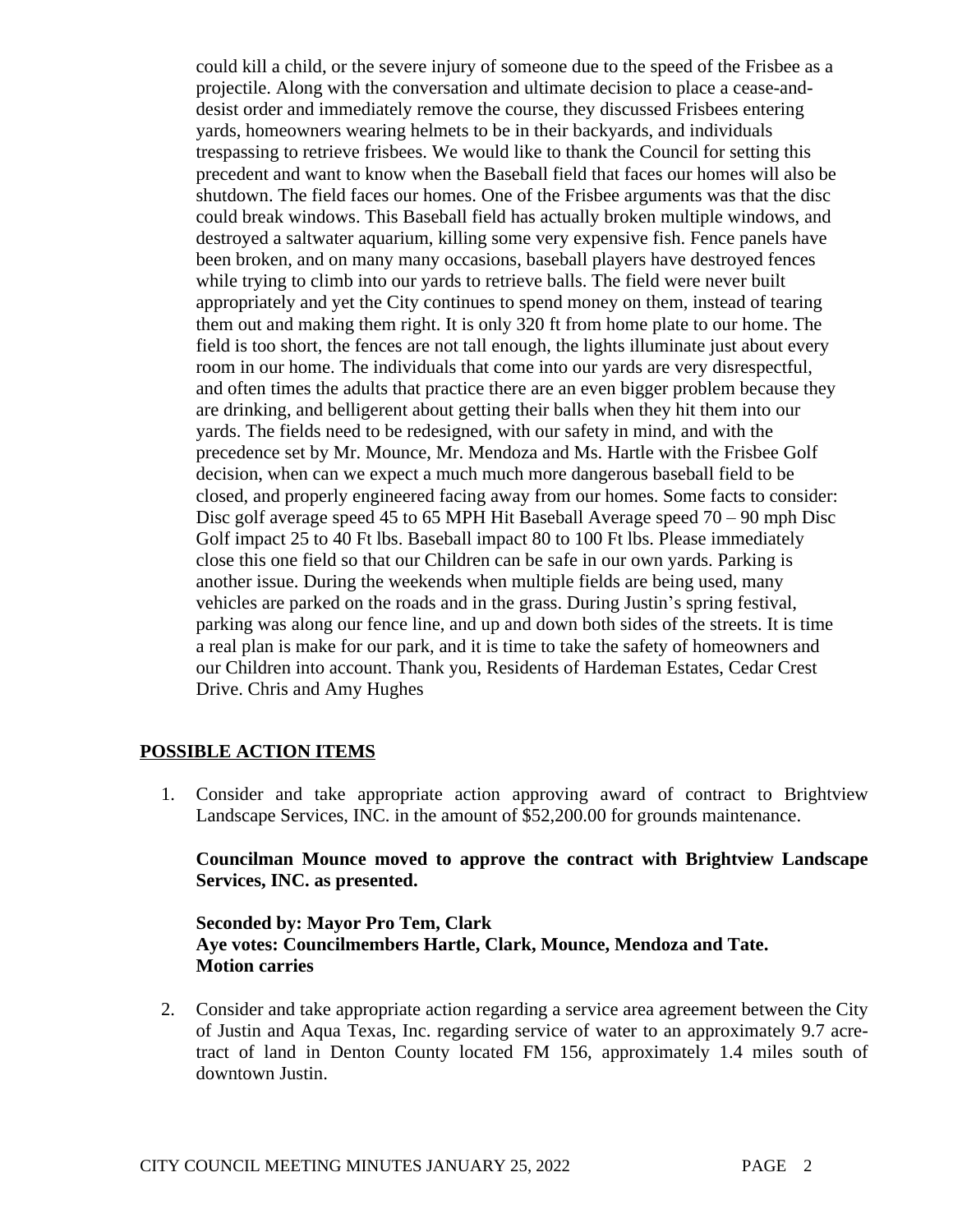**Mayor Pro Tem, Clark moved to approve the item.**

**Seconded by: Councilman Tate Aye votes: Councilmembers Hartle, Clark, Mounce, Mendoza and Tate. Motion carries**

3. Consider and take appropriate action regarding appointments to the Keep Justin Beautiful Committee.

**Mayor Pro Tem, Clark moved to approve the Park Board appointments to the Keep Justin Beautiful Committee and applicant Kati Taylor to Place 3 on the Parks and Recreation Board and Keep Justin Beautiful Committee.** 

**Seconded by: Councilwoman Hartle Aye votes: Councilmembers Hartle, Clark, Mounce, Mendoza and Tate. Motion carries**

4. Consider and take appropriate action regarding appointments to and membership of the Justin Community Library Board.

**Mayor Pro Tem, Clark moved to approve applicant Brian Ovens to Place 3 on the Justin Community Library Board.** 

**Seconded by: Councilman Mounce Aye votes: Councilmembers Hartle, Clark, Mounce, Mendoza and Tate. Motion carries**

# **CONSENT**

# *Any Council Member may request an item on the Consent Agenda to be taken up for individual consideration*

5. Consider and take appropriate action to approve Ordinance 715-22 authorizing and calling a general municipal election to be held on Saturday, May 7, 2022 for the purpose of electing three (3) City Council Members to two (2) year terms, authorizing the notice of election; authorizing a joint election order with other Denton County political subdivisions; and authorizing the City Manager to enter into a contract with Denton County, Texas for election services.

# **Councilman Mounce moved to approve Ordinance 715-22 as presented.**

**Seconded by: Mayor Pro Tem, Clark Aye votes: Councilmembers Hartle, Clark, Mounce, Mendoza and Tate. Motion carries**

# **EXECUTIVE SESSION**